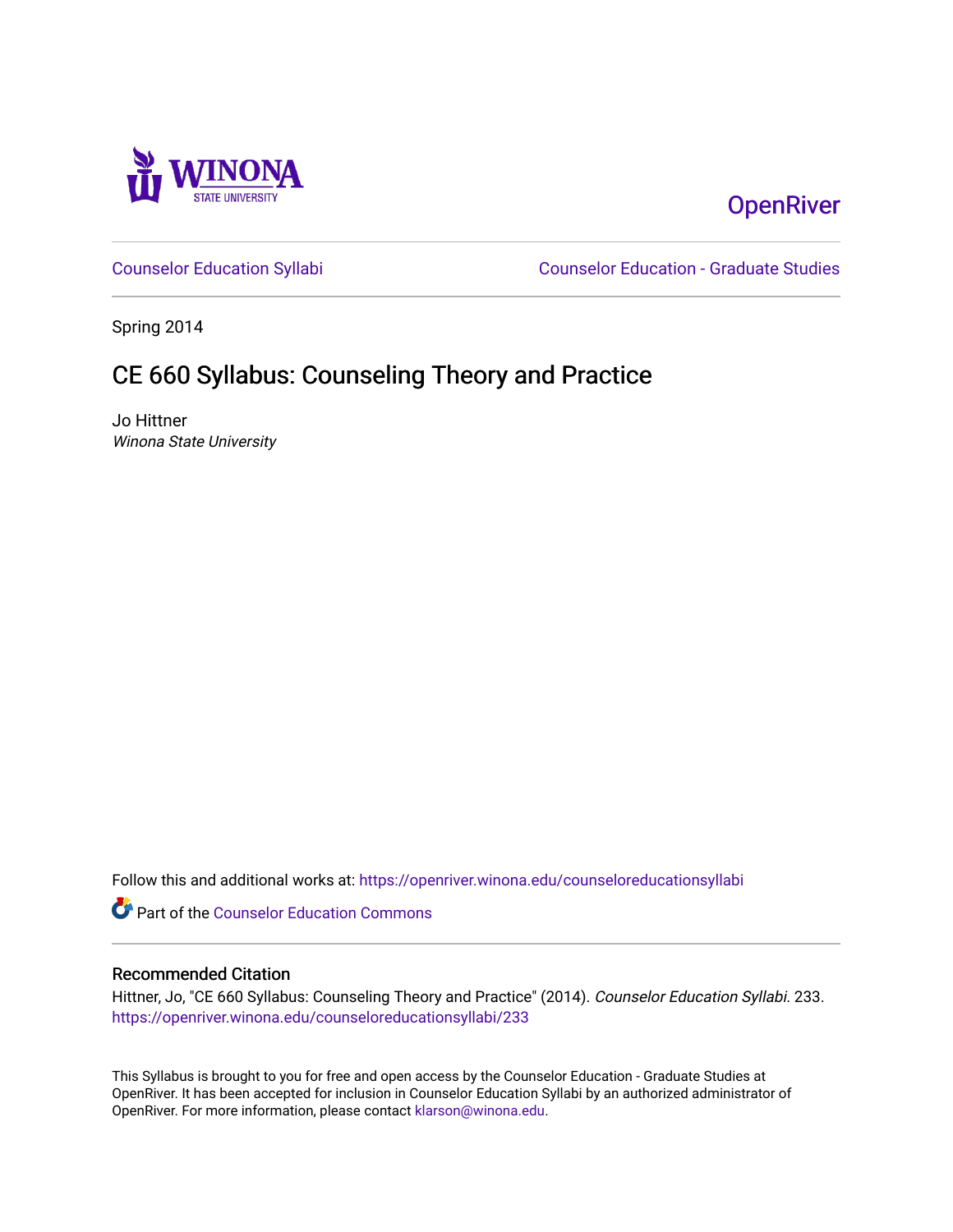## Winona State University College of Education Counselor Education Department Spring 2014

#### **CE660 Counseling Theory and Practice**

Thursdays 5:00-8:00 p.m. Room: Gildemeister 329

Instructor:

Jo Hittner, Ph.D. Contact Information: Phone: 507 457-5339 E-mail: [jhittner@winona.edu](mailto:jhittner@winona.edu)

Office Hours:

Mondays 10:00-2:00 Wednesdays 10:00-2:00 (other times by appointment)

## **Course Description:**

The purpose of the course is to expose students to theories of personality development and counseling and to apply those approaches to the practice of counseling. The course provides students with the opportunity to practice those various approaches to counseling in simulated developmental settings and role-playing situations. The purpose is also to provide the opportunity for students to develop a personal theory of counseling,, a unique style of counseling, effective techniques of counseling, special awareness and particularly multicultural awareness. All practice is done within a safe setting to give and receive critical feedback relating to the student's person, mannerisms, style, counseling techniques and effectiveness.

#### **Text:**

Sommers-Flanagan, J. & Sommers-Flanagan, R. (2012). *Counseling and Psychotherapy Theories in Context and Practice*, 2nd. ed. Hoboken, New Jersey: John Wiley.

#### **Prerequisites:**

CE 601, concurrent registration in or completion of 658.

#### **Course Objectives:**

- 1. Identify a variety of counseling theories, strategies, and their relevance to counseling practice.
- 2. Demonstrate counseling competence with the counseling theories of Psychodynamic, Existential-Humanistic and Cognitive-Behavioral, including Psychoanalytic, Adlerian, Person-Centered, Existential, Gestalt, REBT, Cognitive-Behavioral, Reality, Feminist, Family and Brief therapies.
- 3. Articulate the pros and cons of each theory as they relate to multicultural perspectives.
- 4. Recognize and practice interventions for issues related to a variety of populations.
- 5. Formulate one's own personal counseling philosophy which integrates several theories and produce a written theory paper.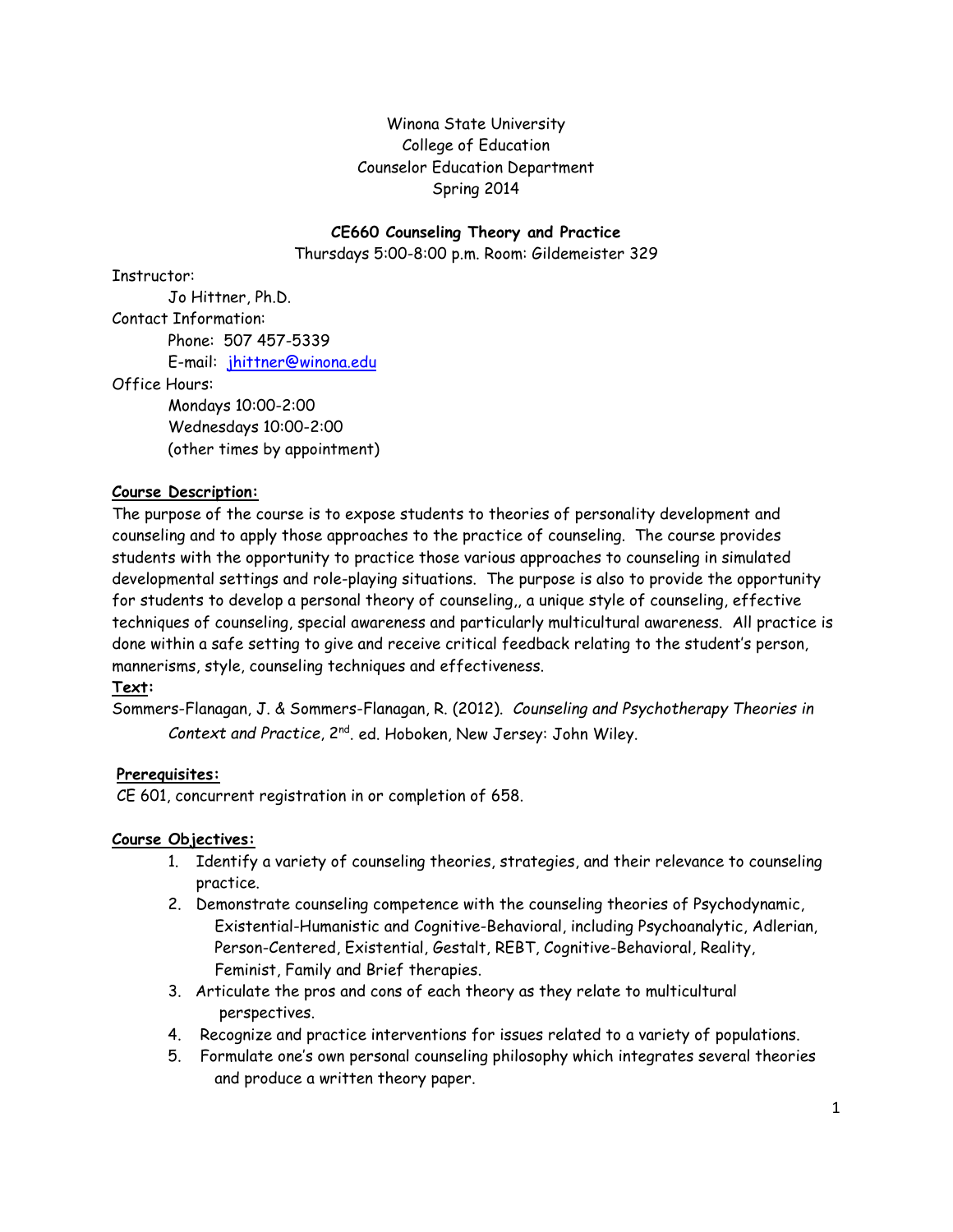- 6. Evaluate own and others' skill level with use of theory, strategy and microskills.
- 7. Demonstrate the ability to integrate several theoretical perspectives into a cohesive counseling session.

#### **CACREP Standards:**

Students will demonstrate competence and understanding in each of the following areas:

II.G.2.b. attitudes, beliefs, understandings, and acculturative experiences, including specific

 experiential learning activities designed to foster students' understanding of self and culturally diverse clients;

- II.G.2.c. theories of multicultural counseling, identity development, and social justice;
- II.G.3.d. theories and models of individual, cultural, couple, family, and community resilience;
- II.G.3.f. human behavior, including an understanding of developmental crises, disability, psychopathology, and situational and environmental factors that affect both normal and abnormal behavior;
- II.G.5.a. an orientation to wellness and prevention as desired counseling goals;
- II.G.5.b. counselor characteristics and behaviors that influence helping processes;
- II.G.5.c. essential interviewing and counseling skills;
- II.G.5.d. counseling theories that provide the student with models to conceptualize client presentation and that help the student select appropriate counseling interventions. Students will be exposed to models of counseling that are consistent with current professional research and practice in the field so they begin to develop a personal model of counseling;

#### **Methods of Instruction:**

- 1. Lecture/discussion
- 2. Videotapes, films and PowerPoints
- 3. Modeling
- 4. Videotaped role plays with peer feedback
- 5. Case studies and responses to manual exercises
- 6. Reflective self evaluations

#### **Diversity Statement:**

This classroom is meant to be a safe, welcoming and inclusive environment for students of all races, ethnicities, sexual orientations, gender identities/variances, ages, religions, economic classes and ability statuses. As such, you will be encouraged and challenged to use language and basic counseling techniques that are respectful, inclusive and culturally appropriate. Awareness of your own biases is a necessity for appropriate counseling. [First Impressions](http://www.youtube.com/watch?v=76BboyrEl48)

## **Commitment to Inclusive Excellence:**

WSU recognizes that our individual differences can deepen our understanding of one another and the world around us, rather than divide us. In this class, people of all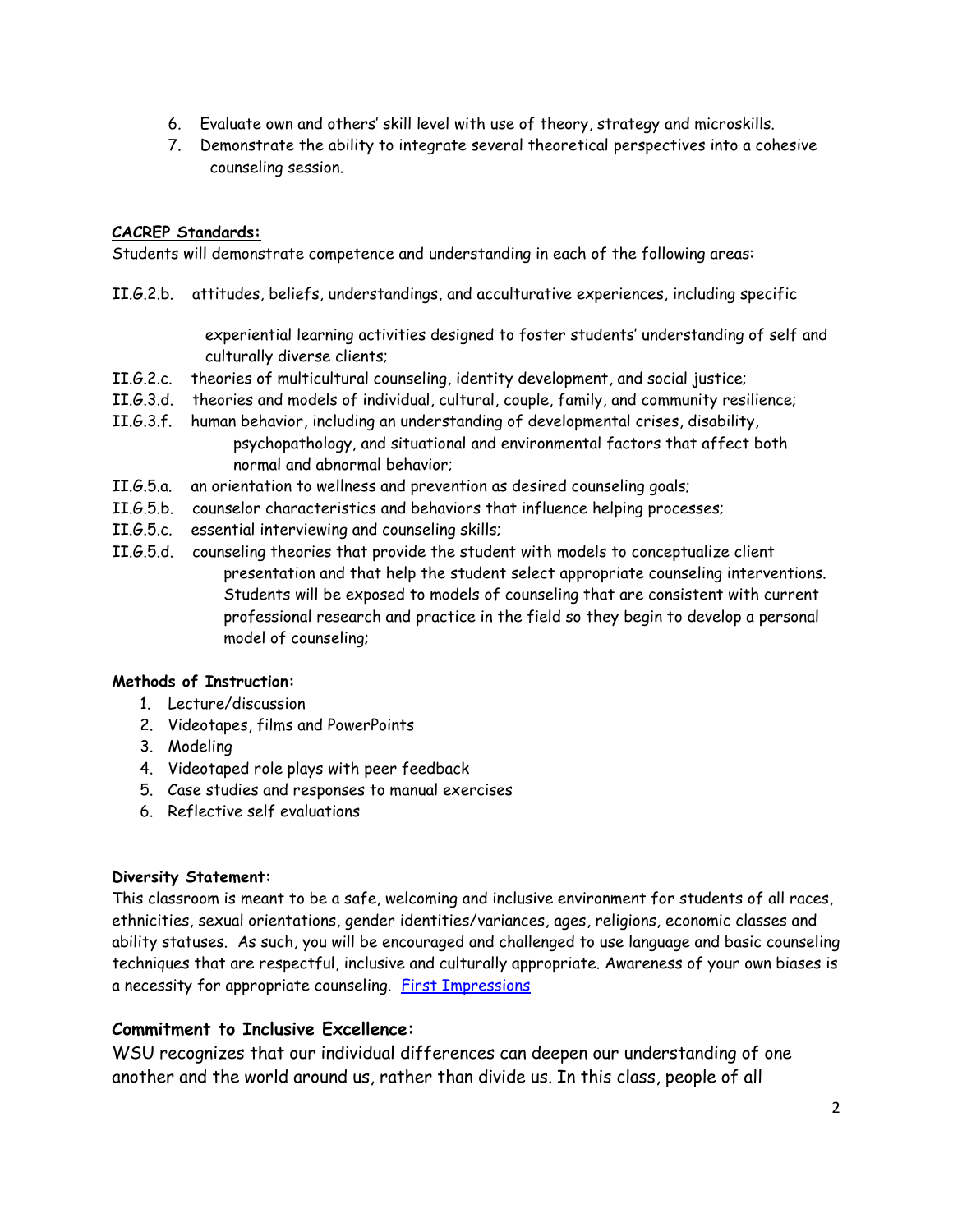ethnicities, genders, religions, ages, sexual orientations, disabilities, socioeconomic backgrounds, regions, and nationalities are strongly encouraged to share their rich array of perspectives and experiences. If you feel your differences may in some way isolate you from WSU's community or if you have a need of any specific accommodations, please speak with the instructor early in the semester about your concerns and what we can do together to help you become an active and engaged member of our class and community. (List of campus resources can be found below.)

#### **Electronic Device Notice:**

As a matter of courtesy to your classmates and the instructor, please turn off your beepers, cell phones, and any other electronic devices that make noise. Cell phone use including texting is allowed during breaks and for emergency purposes only. Computers are allowed in class only with permission and usually only for accommodations for a handicapping condition. [Experiment](http://youtu.be/HHQv1KdpI-8)

#### **Academic Dishonesty Policy:**

Academic dishonesty is a basis for disciplinary action. Academic dishonesty includes, but is not limited to, activities such as cheating, using or purchasing "ghost-written" papers, and plagiarism (presenting as one's own the intellectual or creative accomplishments of another without giving credit to the source[s]). The faculty member, in whose course an act of academic dishonesty occurs, has the option of failing the students for the academic hours in question and may refer the case to other academic personnel for further action. Penalties for academic dishonesty may include expulsion from the university. [Plagiarism.](http://www.youtube.com/watch?v=VnTPv9PtOoo)

#### **Students with Disabilities Notice:**

Students with documented disabilities who may need accommodations, who have any medical emergency information the instructor should know of, or who need special arrangements in the event of an evacuation, should make an appointment with the instructor as soon as possible, no later than the first week of the semester.

#### **Policy on Late or Unfinished Assignments:**

Late work is not accepted except in extreme circumstances and with prior permission of instructor. Late assignments will be assessed a 2-point deduction per day of lateness. IMPORTANT: A grade of incomplete (IP) will not be awarded except under extraordinary circumstances such as prolonged illness. If such circumstances arise, it is the student's responsibility to notify the instructor immediately.

#### **Details about Campus Resources:**

Two good places to help you find resources of all kinds are the WSU-Rochester Student & Campus Services Office and the WSU Inclusion and Diversity Office. Both offices are dedicated to helping students of all races, ethnicities, economic backgrounds, nationalities, and sexual orientations. They can facilitate tutoring and point you to a wide range of resources.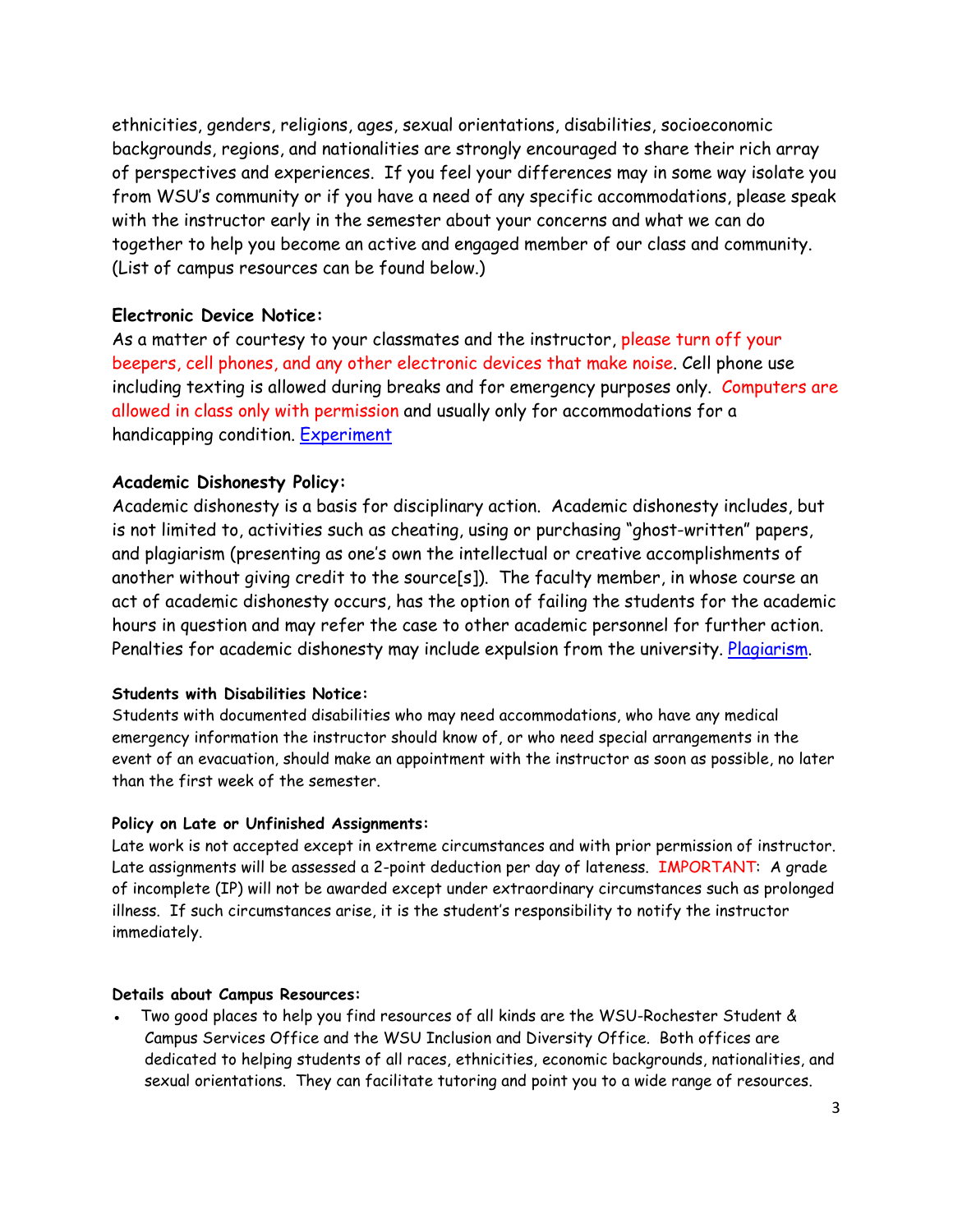The WSU-R Student & Campus Services Office is located in Room SS128 on the UCR campus and can be reached at 285-7100. [\(www.winona.edu/rochester\)](http://www.winona.edu/rochester) The WSU Inclusion and Diversity Office is in Kryzsko Commons Room 122, and they can be reached at 457-5595. [\(www.winona.edu/culturaldiversity\)](http://www.winona.edu/culturaldiversity)

- If you have a disability, the WSU Disability Resource Center (DRC) can document it for your professors and facilitate accommodation. Their office is on the Winona campus in Maxwell Hall 214 and they can be reached at 457-2391. [\(www.winona.edu/disabilityservices\)](http://www.winona.edu/disabilityservices) If you have a documented disability that requires accommodation, please let your instructor know as soon as possible. If you suspect you may have a disability, you are encouraged to contact the DRC as soon as possible.
- College can be very stressful. Counselors are available in Winona and through partnership with RCTC on the UCR campus to help you with a wide range of difficulties, ranging from sexual assault, depression, and grief after the loss of a loved one to stress management, anxiety, general adjustment to college, and many others. WSU counselors in Winona are located in the Integrated Wellness Complex 222 and they can be reached at 457-5330. [\(www.winona.edu/counselingcenter\)](http://www.winona.edu/counselingcenter)The RCTC Counseling Center is located in SS 133 and can be reached at 285-7260. [\(www.rctc.edu/counseling\\_career\\_center\)](http://www.rctc.edu/counseling_career_center)
- For help with writing and the development of papers on the WSU-Rochester campus, contact the UCR Learning Center in AT306 or call 285-7182. On the Winona campus, contact the Writing Center in Minné 348 or call 457-5505. [\(www.winona.edu/writingcenter\)](http://www.winona.edu/writingcenter)
- The GLBTA Advocate is responsible for documenting homophobic incidents on campus and working with the appropriate channels to get these incidents resolved. In addition, the advocate can direct people to GLBT resources.

\* Contact the WSU Counseling Center for the name and number of the current GLBTA Advocate (Integrated Wellness Center 222, 507-457-5330).[\(www.winona.edu/counselingcenter\)](http://www.winona.edu/counselingcenter)

#### **Course Requirements and Grading:**

#### **1. Attendance and Participation:**

Attendance and participation in classroom activities are essential in order for the student to gain full benefit from this course. Students are expected to attend and contribute to the class by presenting their ideas, reactions, questions and concerns in relation to class discussions. Students are expected to prepare for class by completing all readings and exercises assigned as scheduled prior to the class meeting. Students are expected to bring the main textbook to each class meeting. Students are *required to attend all class sessions.* If there is a need to miss a class based on an emergency, it is expected that the student will contact the professor before the missed class. If it is necessary to miss more than one class for any reason, the student should withdraw from the course. Tegrity is used in each class. If students have to miss class for any reason, they are expected to write a 2-3 page paper from the Tegrity recording including what was learned and the student's reaction to the learning. 30 points **Note:** Weather will undoubtedly interfere with class at times. Make smart decisions about winter travel and consult the instructor before class time if possible regarding absences. In addition to the WSU homepage and local TV alerts, the professor will provide updates about cancellations via e-mail by 4 p.m. on the day of class. Absences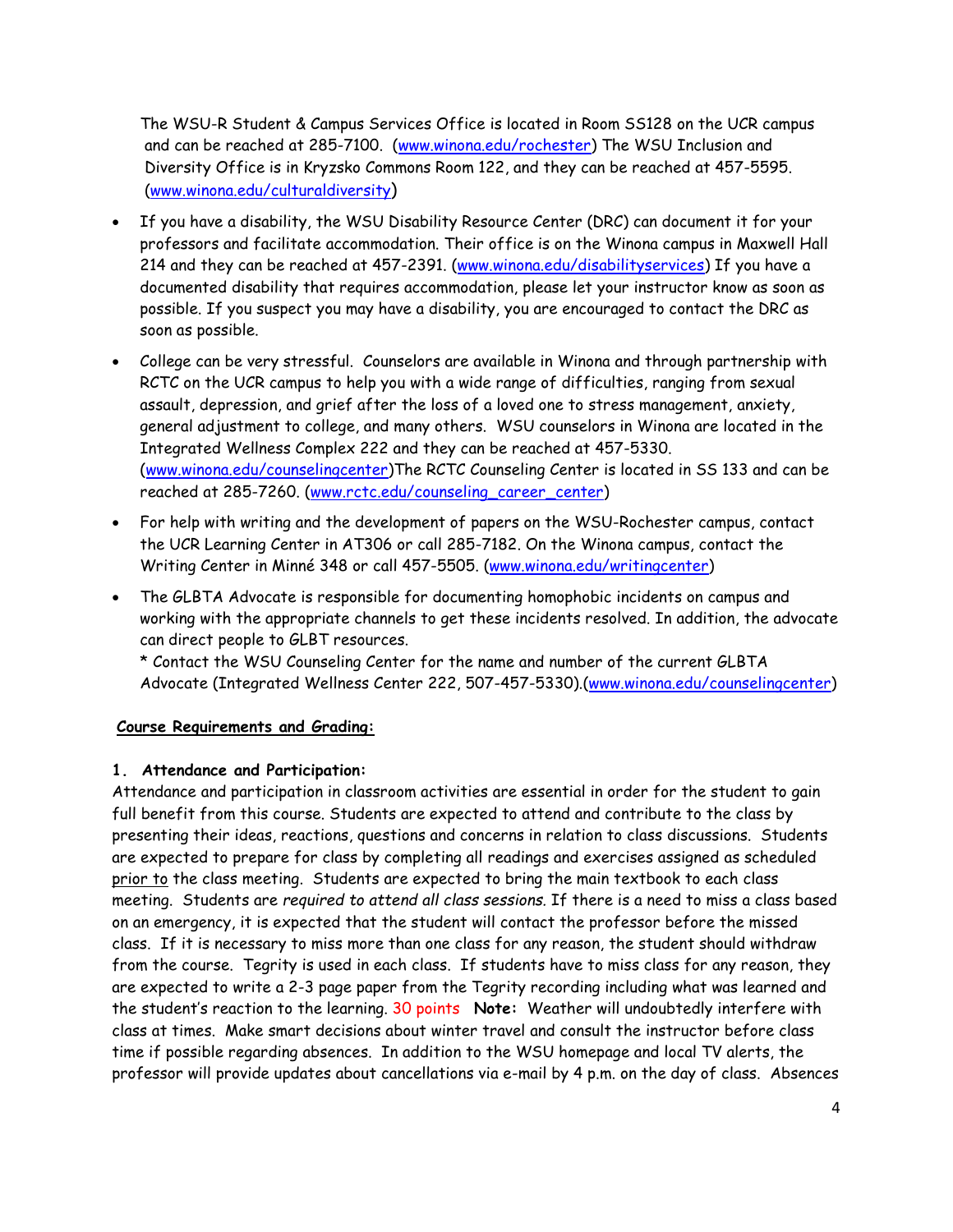due to extreme weather conditions will not result in points taken off final grade. However, the expectation that the Tegrity video will be viewed and a paper written will still hold.

# **2. Chapter Quizzes:**

Each chapter will have a five question, 10-point quiz that will be on D2L. The book may be used for the quiz which will be available until the time of class for that week. There will be no way to return to quizzes or make them up later. 150 possible total points.

**3. Preliminary Theoretical Leanings Paper:** On the second week of class after reading the Halbur and Halbur article on D2L and doing the theory sorter, students will write a 2-3 page paper reflecting on any preliminary theoretical leanings and proposing a personal theory as to what helps people change. There are no references required except for the use of a citation for the Halbur and Halbur article. This is a chance for students to begin exploring what their personal beliefs about counseling and psychotherapy are, in hopes that as the semester progresses, these beliefs can begin to blend and integrate with theories studied in class. The paper must be typed, doublespaced and demonstrate exceptional writing skills. APA style including title page, headings and subheadings is expected. (No abstract is needed.) 10 points. Due January 23.

## **4. Theory-specific Video Tapes:**

Students will work in pairs (or triads) to create a total of four videos. Each video will demonstrate one specific counseling theory. Each student will act as both a client and a counselor for each taping. Tapes must be at least 20 minutes but not more than 30 minutes long. Each student will cue up 10 minutes for the professor to evaluate. The professor may view more than the cued minutes if she chooses. Students in the client role may either *role play* or *real play*. When role playing, students are encouraged to use scenarios from real life; the struggles of a family member or friend, for example. When real playing, students are encouraged to choose a topic or issues that feel "contained" or safe for them. Students will be showing tapes to the rest of the class, so be sure to choose an issue you feel comfortable sharing with others. 80 points. (Four tapes, 20 points per tape.) Due 1/30, 2/20, 3/20, 4/10.

#### *Taping should proceed as follows:*

- 1. Assume your client has already signed a release for taping (and mention this) at the beginning of the session.
- 2. Begin by structuring with a confidentiality statement and informed consent (format to be provided first night of class). EVERY SESSION.
- 3. Structure appropriately as the session proceeds, according to the techniques/theories you are using. Explain and give rationale where appropriate. If one technique does not work out, try another.
- 4. Close with a final summary of the session and a discussion with the client about how his/her new knowledge/learning/skill will be carried over to "real life".
- 5. Process how this session went while tape is running.

#### *After taping:*

1. Check with the client if there are any portions that should not be shown to the class.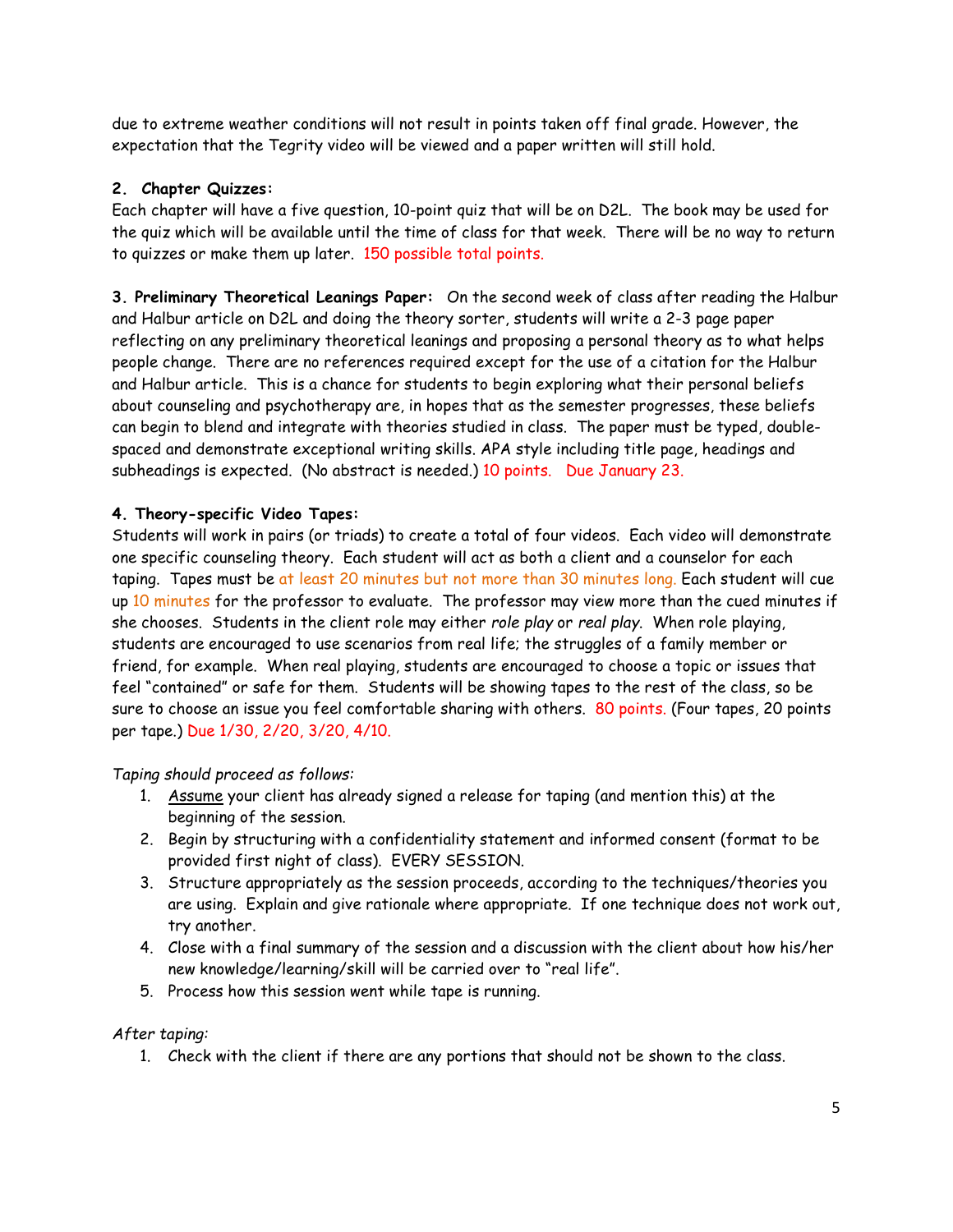- 2. Make a transcript of five minutes of the tape (of your choosing), using the transcript format below.
- 3. At the end of the transcript, include three paragraphs; one paragraph each about your strengths, your areas of improvement, and your goals for future sessions.
- *4.* Cue up a portion of your tape you would like to show the class for feedback.

#### *Transcript Format:*

| Statement                                                                              | Skill(s)                |
|----------------------------------------------------------------------------------------|-------------------------|
| C1: Tell me what's going on.                                                           | <b>ENC</b>              |
| CL: Well, I've just been admitted to grad school and I am worried about everything.    |                         |
| C2: I was in grad school for awhile and it was really hard.                            | Ugh! I don't like this. |
| P.S. You sound really overwhelmed.                                                     | PS/RF                   |
| CL: I'm working full-time, I'm dealing with a cranky spouse and 3 kids who are driving |                         |
| me crazy, and I think I'm in over my head.                                             |                         |
| C3: Tell me what that's like for you, being "in over your head"                        | FOC                     |

#### *Skills and abbreviations for transcripts:*

| <b>Skill Name</b>     | Abbreviation  | <b>Skill Name</b>          | Abbreviation |
|-----------------------|---------------|----------------------------|--------------|
| Encourager            | <b>ENC</b>    | Immediacy                  | <b>IMM</b>   |
| Reflection of feeling | RF            | Eliciting meaning          | EM           |
| Reflection of content | RC            | Reflection of meaning      | <b>RM</b>    |
| Focusing              | <b>FOC</b>    | Caring confrontation       | cc           |
| Closed question       | CQ            | Self-disclosure            | SD           |
| Open question         | <b>OQ</b>     | Directive                  | <b>DIR</b>   |
| Affirmation           | <b>AFF</b>    | Advice giving              | АG           |
| Open summary          | OS            | Influencing skill          | IS           |
| Closing summary       | $\mathcal{C}$ | Paraphrasing               | PA           |
| Client observations   | CO            | <b>Preferred Statement</b> | <b>PS</b>    |

#### **5. Session Case Notes:**

Students will write a case note for each of their counseling sessions to be put in the D2L dropbox that shows their understanding of the progress of the session. The DAP format will be followed for the case note and specific case note sheets will be provided. 5 points per case note. Due at the time of each tape submission.

#### **6. Final Integration Tape:**

The final tape should integrate several theories as presented by students in the Personal Theory of Counseling Paper (see below). The length of the tape will be 40-45 minutes. As you begin, clear your mind of all personal concerns, realize you now have a good understanding of several theories and focus on your client's verbals and non-verbals. Your goal is to establish rapport and make good judgments within the session as you work with thoughts, feelings, and/or behaviors of your client. Follow the taping guidelines as presented above. No transcripts, session case notes, nor tape critiques are required for the final integration tape.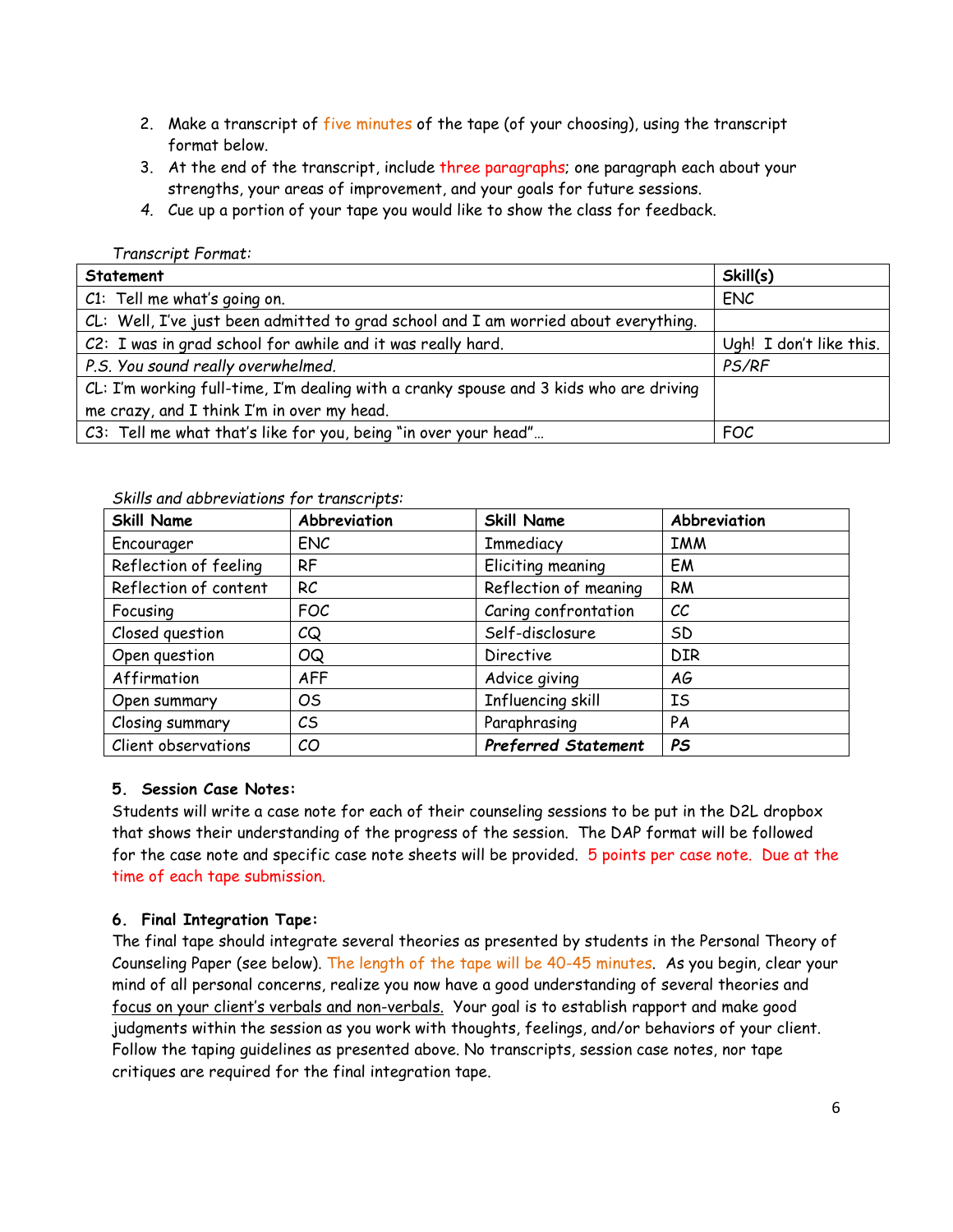#### 40 points. Due May 1

#### **7. Peer Tape Critique:**

Each student will critique two peers' tapes using a specific rubric and writing a short (3-4 page) summary of the tape, including how the student fared with the rubric, what the student did well, how the student could improve and what could have been done to improve the taped session. 15 points per paper. As 2/6 and 3/27; Bs due 2/27 and 4/17.

#### **8. Personal Theory of Counseling Paper:**

This paper will be 8-10 pages using APA style (including title page, headings, subheadings and references). Students will reference theories that they plan to use in the final integration tape. Students are expected to write about at least two of these theories, including:

- 1. Important distinctive elements about them which have meaning for you and your potential clients
- 2. How they mesh well together and complement each other.
- 3. How you intend to combine technique and philosophy of each of the theories.
- 4. And how you plan to integrate multicultural issues and concerns with these theories. Finally, students will discuss the *self-as-instrument* concept (how counselors are the "change agent" or "tool" in the relationship) in relation to their chosen theories. Students will also outline a selfcare plan for their counseling careers. 50 points. Due April 24

#### **9. Informal Presentation of Theory of Counseling:**

Students will be expected to present their personal theory of counseling to the class in an informal, 10-15 minute presentation near the end of the semester. 10 points. Due April 24 and May 1.

#### **10. Final Exam:**

The final exam will be multiple choice and will test students' knowledge of the various theories learned over the course of the term. The exam will be taken online via D2L. The exam is open book. However, students may NOT use each other, the internet or other resources. Only the textbook is permissible as a reference when taking the exam. Students will be allowed one attempt only. 50 points. Due May 8.

#### **11. Evaluation:**

Even though the course evaluation is anonymous, extra points will be given for completing it and including your name at the end of the survey. The evaluation will be through a Qualtrics survey which assures anonymity. Extra points are awarded in order to obtain the maximum number of responses. In turn, the more responses, the more the instructor is able to obtain more accurate student feedback and make necessary changes for future classes. 3 bonus points. Due May 8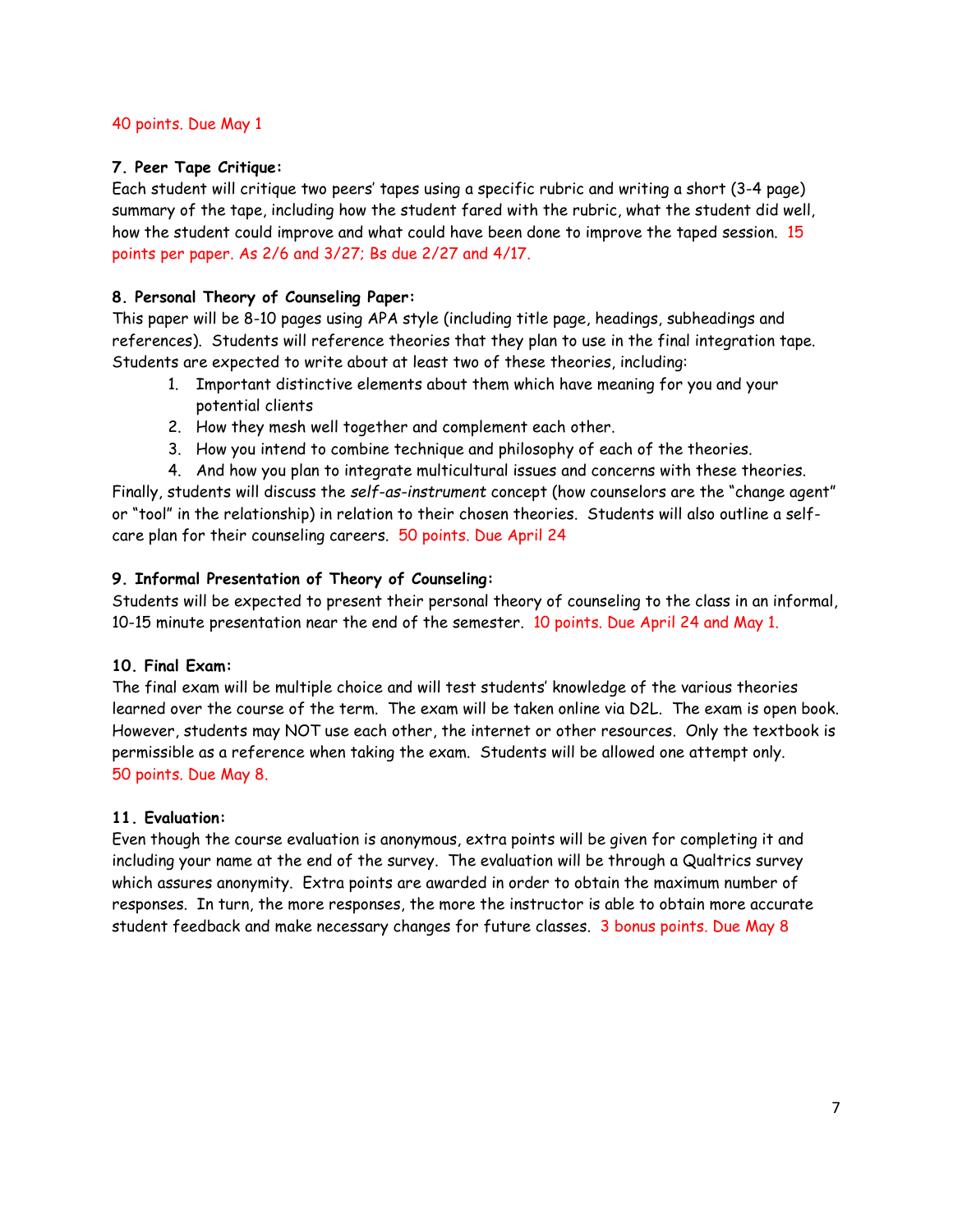#### COURSE REQUIREMENTS

| #              | Assignment                                             | <b>Related Scoring Rubric</b> | Points Possible |
|----------------|--------------------------------------------------------|-------------------------------|-----------------|
| 1              | Attendance and Participation                           |                               | 30              |
| $\overline{c}$ | Chapter Quizzes                                        |                               | 150 (total)     |
| 3              | Theoretical Leanings Paper                             | $\overline{c}$                | 10              |
| 4              | Theory Specific Videotapes                             | 3                             | 80 (total)      |
| 5              | Session Case Notes                                     | 4                             | 20 (total)      |
| 6              | Peer Tape Critique                                     | 5                             | 30 (total)      |
| 7              | <b>Final Integration Tape</b>                          | 6                             | 40              |
| 8              | Personal Theory of Counseling Paper                    | 7                             | 50              |
| 9              | Informal Presentation of Personal Theory of Counseling | 8                             | 10              |
| 10             | <b>Final Exam</b>                                      |                               | 50              |
| 11             | <b>Course Evaluation</b>                               |                               | 3 (bonus)       |
| Total          |                                                        |                               | 470             |

# **Scoring Rubrics**

1. Attendance and Participation

|                                             | ≂                                                                                                                                                                      | ▽                                                                                                                                                                                                                                 | ▽                                                                                                                                                                                                                                                         | ▽                                                                                                                                                                                                                                                            |
|---------------------------------------------|------------------------------------------------------------------------------------------------------------------------------------------------------------------------|-----------------------------------------------------------------------------------------------------------------------------------------------------------------------------------------------------------------------------------|-----------------------------------------------------------------------------------------------------------------------------------------------------------------------------------------------------------------------------------------------------------|--------------------------------------------------------------------------------------------------------------------------------------------------------------------------------------------------------------------------------------------------------------|
| <b>Criteria</b>                             | <b>Exceptional</b><br>10 points                                                                                                                                        | Competent<br>8 points                                                                                                                                                                                                             | Fair<br>6 points                                                                                                                                                                                                                                          | Poor<br>0 points                                                                                                                                                                                                                                             |
| ▼Individual<br>Participation                | Regularly asks<br>questions or gives<br>responses that<br>indicate reflection<br>and knowledge of<br>class material.<br>Allows time for<br>everyone to<br>participate. | Occasionally asks questions<br>or gives responses that<br>indicate reflection, some<br>knowledge of class material.<br>Dominates class discussions.                                                                               | Rarely asks<br>questions or gives<br>responses that<br>indicate familiarity<br>with class material.                                                                                                                                                       | Does not ask questions or<br>give responses that<br>indicate familiarity with<br>topics for class.                                                                                                                                                           |
| $\blacktriangledown$ Group<br>Participation | Routinely takes a<br>leadership role and<br>verbalizes learning<br>from small group<br>activities.                                                                     | Occasionally takes a<br>leadership role and verbalizes<br>learning from small group<br>activities.                                                                                                                                | Rarely takes a<br>leadership role and<br>verbalizes learning<br>from small group<br>activities.                                                                                                                                                           | Does not take a leadership<br>role and does not verbalize<br>learning from small group<br>activities.                                                                                                                                                        |
| <b>▼Attendance time and stays</b>           | Attends every<br>class. Is always on<br>until the end of<br>class.                                                                                                     | Misses one class. Turns in<br>makeup paper that reflects<br>material learned in class as<br>well as an analysis and<br>personal evaluation of the<br>learning. Is usually on time<br>and usually stays until the<br>end of class. | Misses more than<br>one class; Turns in<br>makeup paper that<br>reflects material<br>learned in class as<br>well as an analysis<br>and personal<br>evaluation of the<br>learning for each<br>class missed.<br>Occasionally comes<br>late or leaves early. | Misses more than one<br>class: does not turn in<br>makeup paper that reflects<br>material learned in class as<br>well as an analysis and<br>personal evaluation of the<br>learning for each class<br>missed. Frequently comes<br>late or leaves class early. |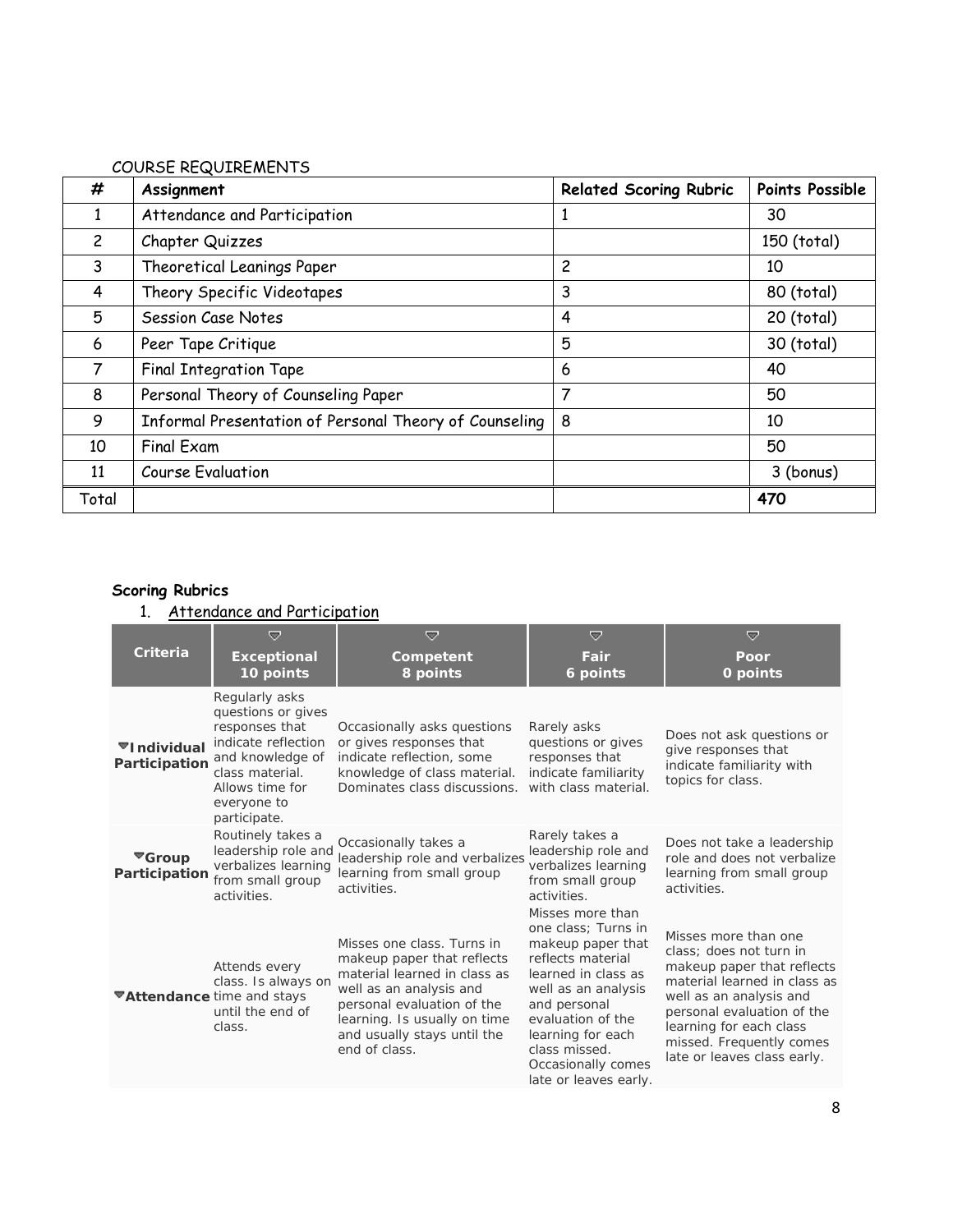| <b>Overall Score</b>             | <b>Exceptional</b><br>24 or more                                                                                      | Competent<br>18 or more | Fair<br>12 or more                                                                                     | Poor<br>0 or more                                                             |
|----------------------------------|-----------------------------------------------------------------------------------------------------------------------|-------------------------|--------------------------------------------------------------------------------------------------------|-------------------------------------------------------------------------------|
|                                  | 2. Preliminary Theoretical Leanings Paper                                                                             |                         |                                                                                                        |                                                                               |
| Criteria                         | ≂<br><b>Exceptional</b><br>2 points                                                                                   |                         | $\overline{\nabla}$<br>Competent<br>1 point                                                            | ▽<br>Poor<br>0 points                                                         |
| ▼Articulation                    | Clear articulation of personal<br>theoretical leanings.                                                               |                         | Vague articulation of<br>personal theoretical<br>leanings.                                             | Incomplete articulation of<br>personal theoretical<br>leanings.               |
| ▼Personal<br>Theory of<br>Change | Clear statement of personal theory<br>as to what helps people change.                                                 |                         | Vaque statement of<br>personal theory as to what<br>helps people change.                               | No statement of personal<br>theory as to what helps<br>people change.         |
| <b>™APA Style</b>                | Correct use of APA Style including<br>title page, headings and<br>subheadings. (No abstract or<br>references needed.) |                         | Incorrect use of APA Style<br>omitting title page,<br>headings, or subheadings.                        | No use of APA Style,<br>omitting title page,<br>headings, and<br>subheadings. |
| ▽<br><b>Writing Skills</b>       | <b>Exceptional</b><br>2 points                                                                                        |                         | ≂<br>Competent<br>1 point                                                                              | ≂<br>Poor<br>0 points                                                         |
| <b>Spelling</b>                  | errors.                                                                                                               |                         | <b>▼Grammar and</b> Fewer than two grammar or spelling Fewer than five grammar<br>and spelling errors. | Five or more grammar<br>and spelling errors.                                  |
| ▼Timeliness<br>and Length        | Two pages in length and turned in<br>on time.                                                                         |                         | More or less than two<br>pages in length. Turned in<br>on time.                                        | More or less than two<br>pages in length. Turned in<br>late.                  |
| <b>Overall Score</b>             | Exceptional<br>6 or more                                                                                              |                         | Competent<br>4 or more                                                                                 | Poor<br>0 or more                                                             |

# 3. Theory Specific Videotape:

|                                      | ᇦ                                                                                                                                                                                                                           | $\overline{\nabla}$                                                                                                                                                                                                                                                         | $\overline{\nabla}$                                                                                                                                                                                              | $\bigtriangledown$                                                                                                                                                                                                                        |
|--------------------------------------|-----------------------------------------------------------------------------------------------------------------------------------------------------------------------------------------------------------------------------|-----------------------------------------------------------------------------------------------------------------------------------------------------------------------------------------------------------------------------------------------------------------------------|------------------------------------------------------------------------------------------------------------------------------------------------------------------------------------------------------------------|-------------------------------------------------------------------------------------------------------------------------------------------------------------------------------------------------------------------------------------------|
| Criteria                             | <b>Exceptional</b><br>8 points                                                                                                                                                                                              | Competent<br>7 points                                                                                                                                                                                                                                                       | <b>Fair</b><br>6 points                                                                                                                                                                                          | Poor<br>0 points                                                                                                                                                                                                                          |
| ▼Theory<br>Demonstration clearly and | Exemplary tape<br>illustrating theory<br>completely.                                                                                                                                                                        | Theory is illustrated<br>somewhat clearly or<br>somewhat completely.                                                                                                                                                                                                        | Theory is illustrated<br>somewhat clearly and<br>somewhat completely.                                                                                                                                            | Tape does not<br>illustrate theory.                                                                                                                                                                                                       |
| Presence                             | Student demonstrates Student demonstrates<br><b>▼Therapeutic</b> empathy, excellent<br>listening skills, and a<br>variety of microskills.                                                                                   | empathy, good listening<br>skills, and some<br>microskills.                                                                                                                                                                                                                 | Student lacks<br>empathy,<br>demonstrates marginal<br>listening skills, and few<br>microskills.                                                                                                                  | Student lacks<br>empathy, poor<br>listening skills, and no<br>microskills.                                                                                                                                                                |
| ▽<br>Criteria                        | $\overline{\phantom{a}}$<br><b>Exceptional</b><br>4 points                                                                                                                                                                  | ▽<br>Competent<br>3 points                                                                                                                                                                                                                                                  | ▽<br><b>Fair</b><br>2 points                                                                                                                                                                                     | ▽<br>Poor<br>0 points                                                                                                                                                                                                                     |
| ▼Session<br><b>Structure</b>         | Session is within 20<br>minute time limit.<br>Client is introduced to<br>session and structure<br>of session is<br>maintained<br>throughout. Summary<br>of session is included<br>with processing<br>following the session. | Session is either too long Session is either too<br>or too short. Student<br>maintains structure of<br>session throughout.<br>Summary of session is<br>not included or<br>processing following the<br>session is omitted.<br>Transcript is mostly<br>correct - few errors - | long or too short.<br>Student does not<br>maintain structure of<br>session throughout.<br>Summary of session is<br>not included and<br>processing following<br>the session is omitted.<br>Transcript has several | Session is either too<br>long or too short.<br>Student does not<br>maintain structure of<br>session throughout.<br>Summary of session is<br>not included and<br>processing following<br>the session is omitted.<br>Transcript has several |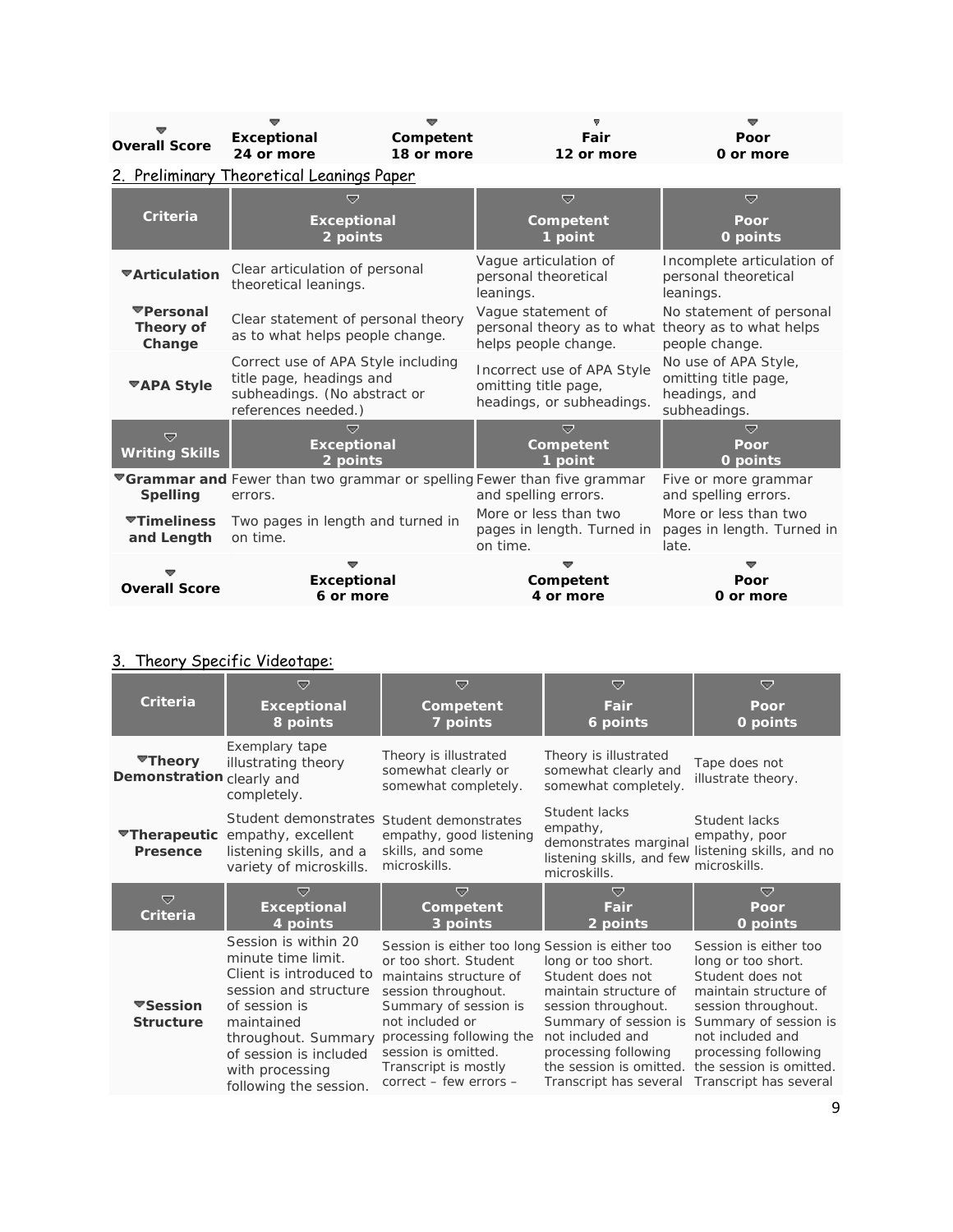# 4. Session Case Notes:

|                                 | ▽                                                                                        | ▽                                                                                                 | ▽                                                                                                       | $\overline{v}$                                                                                               |
|---------------------------------|------------------------------------------------------------------------------------------|---------------------------------------------------------------------------------------------------|---------------------------------------------------------------------------------------------------------|--------------------------------------------------------------------------------------------------------------|
| Criteria                        | <b>Exceptional</b><br>1 point                                                            | Competent<br>0.75 points                                                                          | Fair<br>0.5 points                                                                                      | Poor<br>0 points                                                                                             |
| ▼Data                           | Subjective and<br>objective data is<br>present and<br>completely accurate.               | Subjective or objective<br>data is present and<br>mostly accurate.                                | data is present with<br>many inaccuracies.                                                              | Subjective or objective Subjective or objective<br>data is present but<br>completely inaccurate.             |
| <b>Assessment</b>               | Effectiveness of<br>intervention is clearly<br>stated.                                   | Effectiveness of<br>intervention is well<br>stated.                                               | Effectiveness of<br>intervention is poorly<br>stated.                                                   | Effectiveness of<br>intervention is not<br>stated.                                                           |
| ▼Plan                           | Plan for next session is<br>clearly stated with<br>clear interventions for<br>next time. | Plan for next session is<br>well stated with<br>somewhat clear<br>interventions for next<br>time. | Plan for next session is plan or interventions<br>vague with unclear<br>interventions for next<br>time. | for next session are<br>missing.                                                                             |
| ▼Writing<br><b>Style</b>        | Writing is readable<br>with no spelling or<br>grammatical errors.                        | Writing is readable with<br>fewer than five spelling<br>or grammatical errors.                    | with fewer than five<br>spelling or<br>grammatical errors.                                              | Writing is hard to read Writing is hard to read<br>with more than five<br>spelling or<br>grammatical errors. |
| $\blacktriangledown$ Timeliness | Case note is turned in<br>on time.                                                       | Case note is turned in<br>one day late.                                                           | Case note is turned in<br>two days late.                                                                | Case note is turned in<br>more than two days<br>late.                                                        |
|                                 |                                                                                          |                                                                                                   |                                                                                                         |                                                                                                              |
| Overall<br><b>Score</b>         | Exceptional<br>3.75 or more                                                              | Competent<br>2.5 or more                                                                          | Fair<br>1.25 or more                                                                                    | Poor<br>0 or more                                                                                            |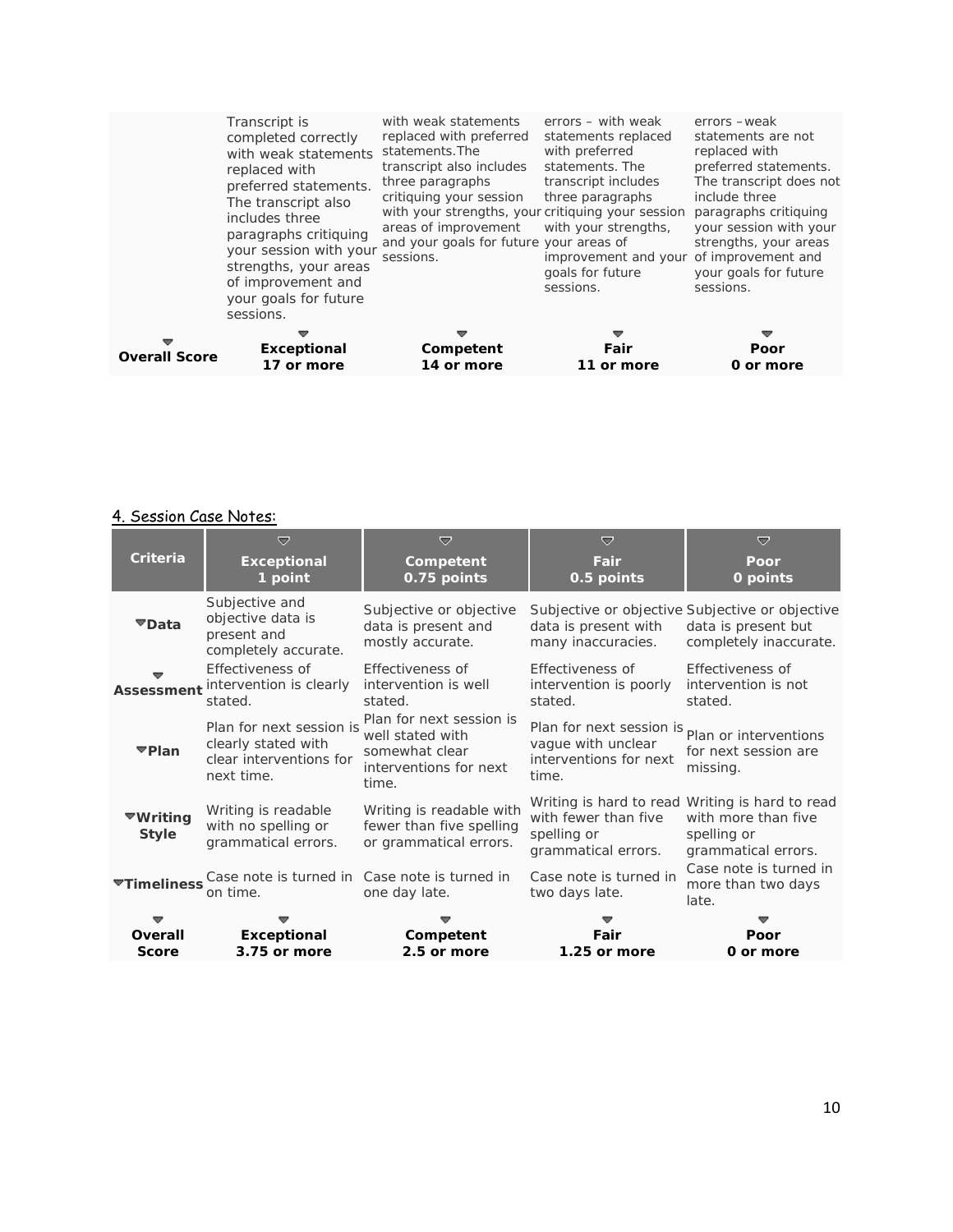## 5. Peer Tape Critique

|                                          | $\overline{\phantom{a}}$                                                                                                    | ≂                                                                                                                         | $\overline{\phantom{a}}$                                                                                      | ≂                                                                                                                                                          |
|------------------------------------------|-----------------------------------------------------------------------------------------------------------------------------|---------------------------------------------------------------------------------------------------------------------------|---------------------------------------------------------------------------------------------------------------|------------------------------------------------------------------------------------------------------------------------------------------------------------|
| Criteria                                 | <b>Exceptional</b><br>5 points                                                                                              | Competent<br>4 points                                                                                                     | Fair<br>3 points                                                                                              | Poor<br>0 points                                                                                                                                           |
| $\blacktriangledown$ Accuracy            | Critique represents a<br>completely accurate<br>assessment of the<br>peer's counseling<br>skills.                           | Critique represents an<br>overall accurate<br>assessment of the<br>peer's counseling<br>skills.                           | skills.                                                                                                       | Critique represents a Critique represents a<br>vaque assessment of lack of assessment of<br>the peer's counseling the peer's counseling<br>skills.         |
| <b>▼Thoroughness</b>                     | Critique includes at<br>least two positive<br>comments and two<br>challenges regarding<br>the peer's counseling<br>session. | Critique includes at<br>least one positive<br>comment and one<br>challenge regarding<br>the peer's counseling<br>session. | Critique includes at<br>least one positive or<br>one challenge<br>regarding the peer's<br>counseling session. | Critique does not<br>include a statement<br>about a positive nor a<br>challenge regarding<br>the peer's counseling<br>session.                             |
| <b>▼Writing Skills</b><br>and Timeliness | There are no<br>grammatical nor<br>spelling errors present. and spelling errors.<br>Paper is turned in on<br>time.          | There are fewer than<br>three grammatical<br>Paper is turned in on<br>time.                                               | There are fewer than There are more than<br>late.                                                             | five grammatical and five grammatical and<br>spelling errors. Paper spelling errors. Paper<br>is turned in one day is turned in more than<br>one day late. |
|                                          |                                                                                                                             |                                                                                                                           |                                                                                                               |                                                                                                                                                            |
| <b>Overall Score</b>                     | <b>Exceptional</b>                                                                                                          | Competent                                                                                                                 | Fair                                                                                                          | Poor                                                                                                                                                       |
|                                          | 13 or more                                                                                                                  | 10 or more                                                                                                                | 6 or more                                                                                                     | 0 or more                                                                                                                                                  |

# 6. Final Integration Tape

| Criteria                                | $\overline{\phantom{a}}$<br><b>Exceptional</b><br>15 points                                                                                                                                                                                                      | ▽<br>Competent<br>13 points                                                                                                  | $\triangledown$<br>Fair<br>11 points                                                                                                                                                                                                     | ▽<br>Poor<br>0 points                                                                                                                                                                                              |
|-----------------------------------------|------------------------------------------------------------------------------------------------------------------------------------------------------------------------------------------------------------------------------------------------------------------|------------------------------------------------------------------------------------------------------------------------------|------------------------------------------------------------------------------------------------------------------------------------------------------------------------------------------------------------------------------------------|--------------------------------------------------------------------------------------------------------------------------------------------------------------------------------------------------------------------|
| ▼Theory<br>Demonstration                | Exemplary tape<br>illustrating theory<br>clearly and completely.                                                                                                                                                                                                 | Theory is illustrated<br>somewhat clearly or<br>somewhat completely.                                                         | Theory is illustrated<br>somewhat clearly and<br>somewhat completely.                                                                                                                                                                    | Tape does not<br>illustrate theory.                                                                                                                                                                                |
| ▼Theory<br>Presence                     | Student demonstrates<br>empathy, excellent<br>listening skills, and a<br>variety of microskills.                                                                                                                                                                 | Student demonstrates<br>empathy, good<br>listening skills, and<br>some microskills.                                          | Student lacks empathy, Student lacks<br>demonstrates marginal empathy, poor<br>listening skills, and few listening skills, and no<br>microskills.                                                                                        | microskills.                                                                                                                                                                                                       |
| ᇦ<br><b>Session</b><br><b>Structure</b> | ≂<br>Level 4<br>10 points                                                                                                                                                                                                                                        | v<br>Level 3<br>8 points                                                                                                     | ▽<br>Level 2<br>6 points                                                                                                                                                                                                                 | ≂<br>Level 1                                                                                                                                                                                                       |
|                                         |                                                                                                                                                                                                                                                                  |                                                                                                                              |                                                                                                                                                                                                                                          | 0 points                                                                                                                                                                                                           |
| ▼Session<br><b>Structure</b>            | Session is within 45<br>minute time limit. Client long or too short.<br>is introduced to session<br>and structure of session structure of session<br>is maintained<br>throughout. Summary<br>of session is included<br>with processing<br>following the session. | Session is either too<br>Student maintains<br>throughout. Summary<br>of session is not<br>included or processing<br>omitted. | Session is either too<br>long or too short.<br>Student does not<br>maintain structure of<br>session throughout.<br>Summary of session is<br>not included and<br>following the session is processing following the<br>session is omitted. | Session is either too<br>long or too short.<br>Student does not<br>maintain structure of<br>session throughout.<br>Summary of session<br>is not included and<br>processing following<br>the session is<br>omitted. |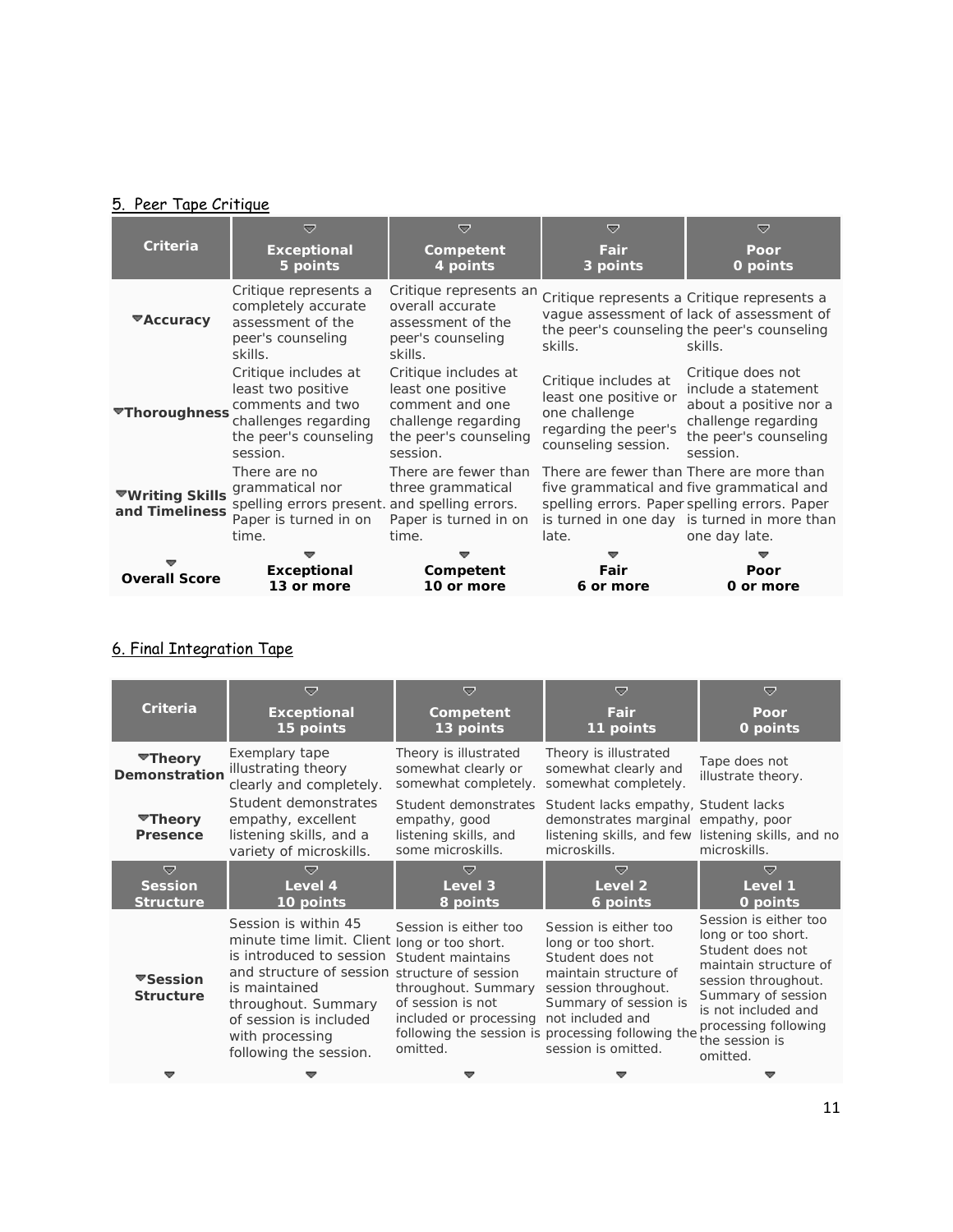| <b>Overall Score</b> | Exceptional | Competent  | Fair       | Poor      |
|----------------------|-------------|------------|------------|-----------|
|                      | 36 or more  | 31 or more | 26 or more | 0 or more |

# 7. Personal Theory of Counseling Paper

| Personal                                               | $\overline{\nabla}$                                                                                                                                                                                                                                                                                                                       | Ō                                                                                                                                                                                                                                                          | $\overline{\mathbf{v}}$                                                                                                                                                                                                                                                                                   | ▽                                                                                                                                                                                                                                                                                                     |
|--------------------------------------------------------|-------------------------------------------------------------------------------------------------------------------------------------------------------------------------------------------------------------------------------------------------------------------------------------------------------------------------------------------|------------------------------------------------------------------------------------------------------------------------------------------------------------------------------------------------------------------------------------------------------------|-----------------------------------------------------------------------------------------------------------------------------------------------------------------------------------------------------------------------------------------------------------------------------------------------------------|-------------------------------------------------------------------------------------------------------------------------------------------------------------------------------------------------------------------------------------------------------------------------------------------------------|
| <b>Theory</b>                                          | <b>Exceptional</b><br>15 points                                                                                                                                                                                                                                                                                                           | Competent<br>14 points                                                                                                                                                                                                                                     | Fair<br>13 points                                                                                                                                                                                                                                                                                         | Poor<br>0 points                                                                                                                                                                                                                                                                                      |
| Counselina<br><b>Theory</b>                            | Personal "leanings"<br>theory clearly stated.                                                                                                                                                                                                                                                                                             | Personal "leanings"<br>theory somewhat<br>stated.                                                                                                                                                                                                          | Personal "leanings"<br>paper vaguely stated, paper not stated.                                                                                                                                                                                                                                            | Personal "leanings"                                                                                                                                                                                                                                                                                   |
| ▼Use of                                                | Strong synthesis of<br>relevant theories and<br>ideas from multiple<br>sources including course<br>Resources readings with excellent<br>flow and structure. At<br>least five references<br>including text.                                                                                                                                | Good synthesis of<br>relevant theories and<br>ideas from multiple<br>sources including<br>course readings with<br>good flow and<br>structure. At least four structure. At least<br>references including<br>text.                                           | Fair synthesis of<br>relevant theories and relevant theories and<br>ideas from multiple<br>sources including<br>course readings with<br>good flow and<br>three references<br>including text.                                                                                                              | Poor synthesis of<br>ideas from a few<br>sources including course<br>readings and with<br>inadequate flow and<br>little structure. Fewer<br>than three references<br>used.                                                                                                                            |
| ▽<br><b>APA Style</b>                                  | $\overline{\nabla}$<br><b>Exceptional</b><br>10 points                                                                                                                                                                                                                                                                                    | $\overline{\nabla}$<br>Competent<br>9 points                                                                                                                                                                                                               | Ó<br>Fair<br>8 points                                                                                                                                                                                                                                                                                     | $\overline{\nabla}$<br>Poor<br>0 points                                                                                                                                                                                                                                                               |
| ▼Use of<br><b>APA Style</b>                            | Completely accurate use Fewer than three<br>of APA style including<br>Title Page, Introduction, including Title Page,<br>Headings, and<br>Subheadings that<br>include: Distinctive<br>elements.<br>Complementary<br>Aspects, Multicultural<br>Issues and Concerns.<br>Concept of Self-As-<br>Instrument, Self-Care<br>Plan and Discussion | errors using APA Style<br>Introduction, Headings,<br>and Subheadings that<br>include: Distinctive<br>elements.<br>Complementary<br>Aspects, Multicultural<br>Issues and Concerns.<br>Concept of Self-As-<br>Instrument, Self-Care<br>Plan, and Discussion. | Fewer than five<br>errors using APA<br>Style including Title<br>Page, Introduction,<br>Headings, and<br>Subheadings that<br>include: Distinctive<br>elements,<br>Complementary<br>Aspects, Multicultural<br>Issues and Concerns,<br>Concept of Self-As-<br>Instrument, Self-Care<br>Plan, and Discussion. | More than five errors<br>using APA Style<br>including Title Page,<br>Introduction, Headings,<br>and Subheadings that<br>include: Distinctive<br>elements.<br>Complementary<br>Aspects, Multicultural<br>Issues and Concerns.<br>Concept of Self-As-<br>Instrument, Self-Care<br>Plan, and Discussion. |
| $\triangledown$<br>Writing<br><b>Style</b>             | $\overline{\nabla}$<br><b>Exceptional</b><br>5 points                                                                                                                                                                                                                                                                                     | ᇦ<br>Competent<br>4 points                                                                                                                                                                                                                                 | $\overline{\nabla}$<br>Fair<br>3 points                                                                                                                                                                                                                                                                   | ▽<br>Poor<br>0 points                                                                                                                                                                                                                                                                                 |
|                                                        | Paper handed in on time<br>Timeliness with no more than 10<br>and Length pages and no fewer<br>than 8.                                                                                                                                                                                                                                    | Paper handed in on<br>time with more than 10<br>pages or fewer than 8.                                                                                                                                                                                     | Paper handed in 1<br>day late with no more<br>than 10 pages or<br>fewer than 8.                                                                                                                                                                                                                           | Paper handed in more<br>than 10 pages or fewer<br>than 8.                                                                                                                                                                                                                                             |
| $\blacktriangledown$ Grammar<br>and<br><b>Spelling</b> | Fewer than 3 grammar<br>and spelling errors.                                                                                                                                                                                                                                                                                              | Fewer than 5 grammar More than 5 grammar More than 10 grammar<br>and spelling errors.                                                                                                                                                                      | and spelling errors.                                                                                                                                                                                                                                                                                      | and spelling errors.                                                                                                                                                                                                                                                                                  |
| Overall                                                | <b>Exceptional</b>                                                                                                                                                                                                                                                                                                                        | Competent                                                                                                                                                                                                                                                  | Fair                                                                                                                                                                                                                                                                                                      | Poor                                                                                                                                                                                                                                                                                                  |
| <b>Score</b>                                           | 46 or more                                                                                                                                                                                                                                                                                                                                | 38 or more                                                                                                                                                                                                                                                 | 33 or more                                                                                                                                                                                                                                                                                                | 0 or more                                                                                                                                                                                                                                                                                             |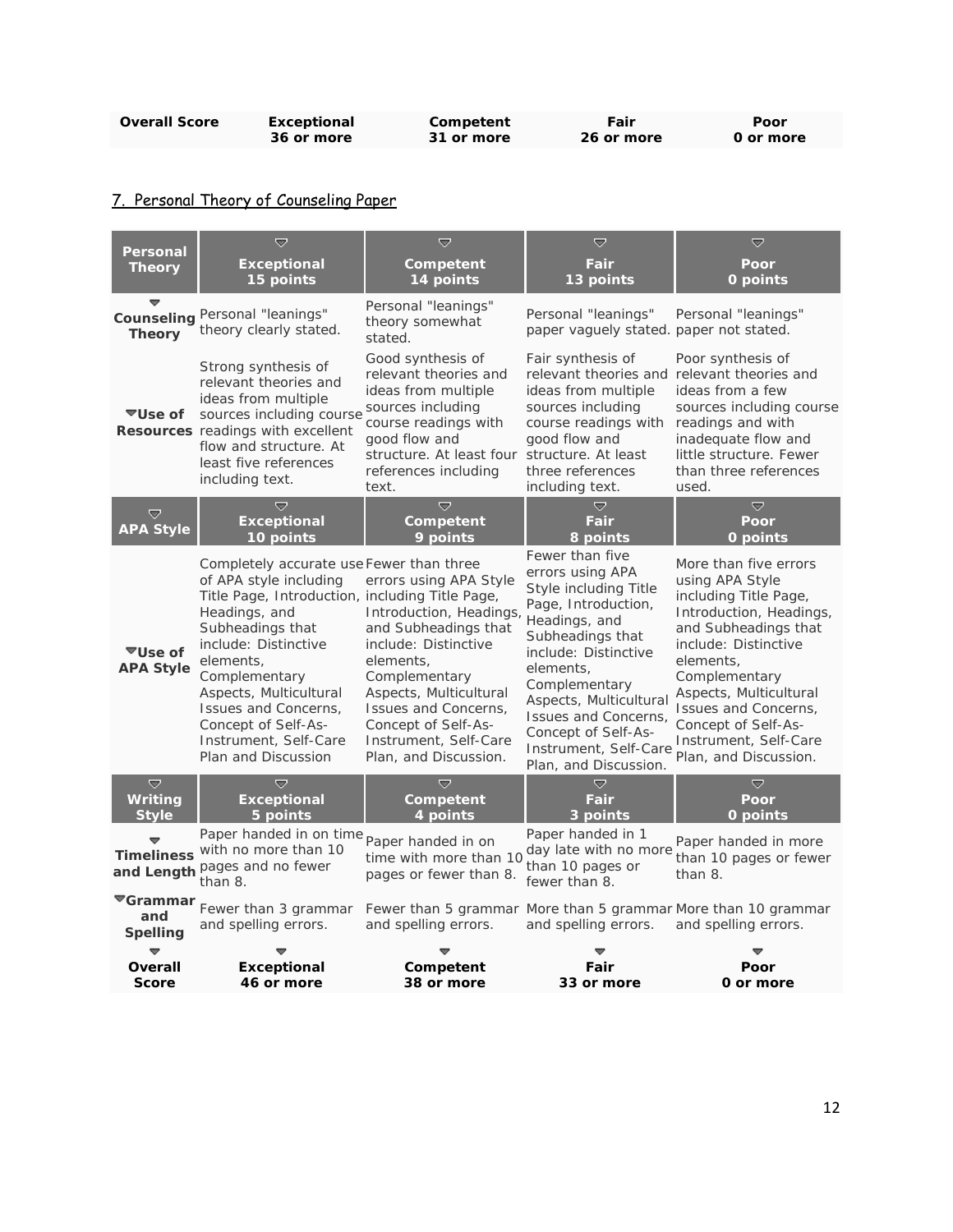## 8. Informal Presentation of Personal Theory of Counseling

| <b>Criteria</b>                                                 | ▽                                                                                                                                              | $\overline{a}$                                                                                                                                                             | $\bigtriangledown$                                                                                   | ▽                                                                                                                                                       |
|-----------------------------------------------------------------|------------------------------------------------------------------------------------------------------------------------------------------------|----------------------------------------------------------------------------------------------------------------------------------------------------------------------------|------------------------------------------------------------------------------------------------------|---------------------------------------------------------------------------------------------------------------------------------------------------------|
|                                                                 | <b>Exceptional</b><br>4 points                                                                                                                 | Competent<br>3 points                                                                                                                                                      | Fair<br>2 points                                                                                     | Poor<br>0 points                                                                                                                                        |
| ▼Clarity of<br>Personal<br><b>Theory</b>                        | Excellent clarity of<br>personal theory of<br>counseling including<br>very good summary of good summary of<br>written paper.                   | Good clarity of<br>personal theory of<br>counseling including<br>written paper.                                                                                            | Personal theory of<br>counseling is vague.<br>Summary of written<br>paper is fair.                   | Personal theory of<br>counseling is vague.<br>Summary of written<br>paper is poor.                                                                      |
| $\overline{\nabla}$<br><b>Quality of</b><br><b>Presentation</b> | $\overline{ }$<br><b>Exceptional</b><br>3 points                                                                                               | æ.<br>Competent<br>2 points                                                                                                                                                | U<br>Fair<br>1 point                                                                                 | ᇦ<br>Poor<br>0 points                                                                                                                                   |
| ▼Audience                                                       | High engagement with Good engagement<br>audience, speaks<br>clearly, effectively<br>Engagement "teaches" audience<br>about personal<br>theory. | with audience, speaks<br>somewhat clearly,<br>effectively "teaches"<br>audience about<br>personal theory.                                                                  | audience, speaks<br>somewhat clearly,<br>effectively "teaches"<br>audience about<br>personal theory. | Poor engagement with Poor engagement with<br>audience, does not<br>speak clearly, does not<br>effectively "teach"<br>audience about<br>personal theory. |
| <b>▼Creativity,</b><br><b>Time Limit</b>                        | presentation. Time<br>line is strictly<br>observed; no less<br>than 10 minutes, no<br>more than 15.                                            | Creativity is evident in Creativity is somewhat Creativity is not<br>evident in<br>presentation. Time<br>line is not observed;<br>less than 10 minutes<br>or more than 15. | evident in<br>presentation. Time<br>line is not observed;<br>less than 10 minutes,<br>more than 15.  | Creativity is not<br>evident in<br>presentation. Time line<br>is not observed; less<br>than 5 minutes, more<br>than $20.$                               |
| <b>Overall Score</b>                                            | <b>Exceptional</b><br>7 or more                                                                                                                | Competent<br>4 or more                                                                                                                                                     | Fair<br>3 or more                                                                                    | Poor<br>0 or more                                                                                                                                       |

Grade Scale A=470-437 (93-100%) B=336-413 (92-86%) C=412-357 (85-79%) D=356-324 (78-72%) F=below 324 (<72%)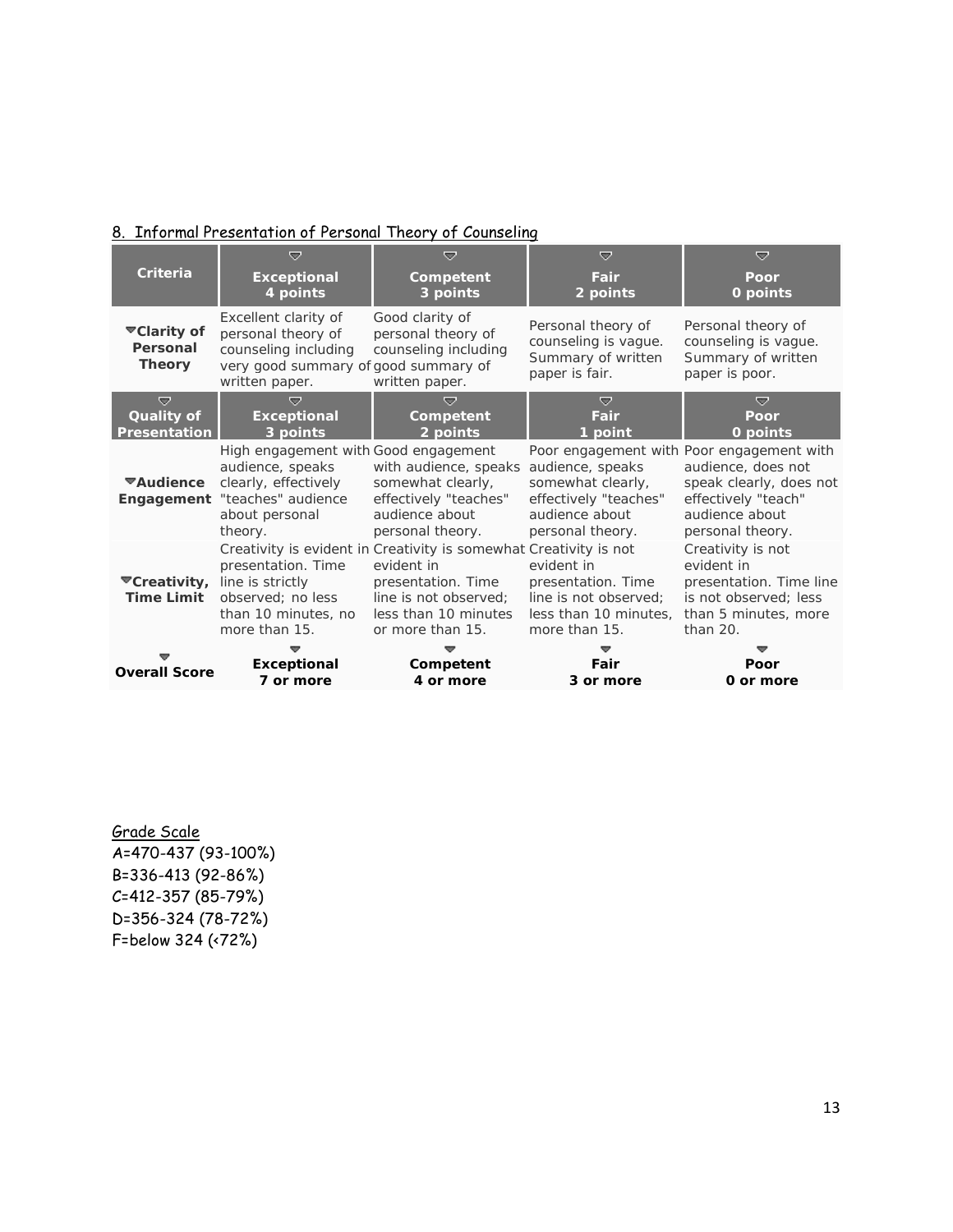# **TENTATIVE COURSE OUTLINE**

| Session:    |                                                                                                                                                                                                                    | Readings:      |
|-------------|--------------------------------------------------------------------------------------------------------------------------------------------------------------------------------------------------------------------|----------------|
| 1(1/16)     | Introduction, overview                                                                                                                                                                                             |                |
| 2 $(1/23)$  | Psychotherapy and Counseling Essentials: An Introduction<br>Person-Centered Theory and Therapy<br>Make 1 <sup>st</sup> tape at end of class (Person centered)<br>Preliminary Theoretical Leanings Paper due on D2L | Chaps. 1 and 5 |
| 3(1/30)     | Psychoanalytic Approaches<br>$1st$ tape due                                                                                                                                                                        | Chap. 2        |
| 4(2/6)      | Existential Theory and Therapy<br>As--First Tape Critique Due<br>Review and Discuss Person-centered Tapes in class                                                                                                 | Chap. 4        |
| 5(2/13)     | Individual Psychology and Adlerian Therapy<br>Make 2 <sup>nd</sup> tape at end of class (Adlerian)                                                                                                                 | Chap. 3        |
| 6(2/20)     | Gestalt Theory and Therapy<br>2 <sup>nd</sup> tape due                                                                                                                                                             | Chap. 6        |
| (2/27)<br>7 | Behavioral Theory and Therapy<br>Bs-- First Tape Critique Due<br>Review and Discuss Adlerian Tapes in class                                                                                                        | Chap. 7        |
| 8(3/6)      | Cognitive-Behavioral Counseling and Therapy<br>Make 3rd tape at end of class (Cognitive-Behavioral)                                                                                                                | Chap. 8        |
| (3/13)      | Spring Break-no class                                                                                                                                                                                              |                |
| 9(3/20)     | Choice Theory and Reality Therapy<br>3 <sup>rd</sup> tape due                                                                                                                                                      | Chap. 9        |
| 10(3/27)    | Feminist Theory and Therapy<br>As--Second Tape Critique Due<br>Review and Discuss Cognitive-Behavioral tapes in class                                                                                              | Chap. 10       |
| 11(4/3)     | Constructive Theory and Therapy<br>Make 4 <sup>th</sup> tape at end of class (Students' choice)                                                                                                                    | Chap. 11       |
| 12 (4/10)   | Family Systems Theory and Therapy<br>4 <sup>th</sup> tape due                                                                                                                                                      | Chap. 12       |